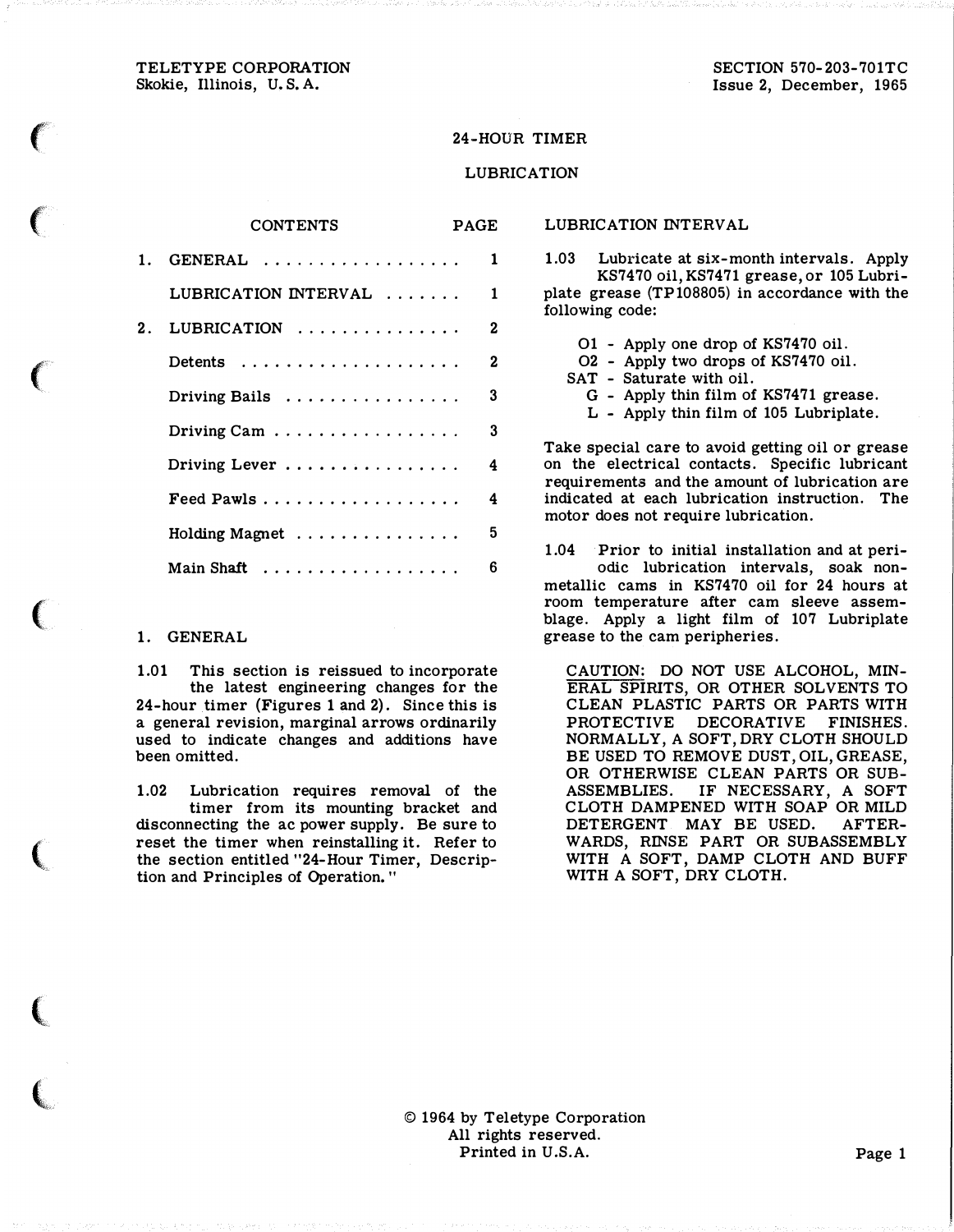SECTION 570-203-701

## 2. LUBRICATION

2.01 Detents (Three)



2.02 24-Hour Timer (Left Rear View)

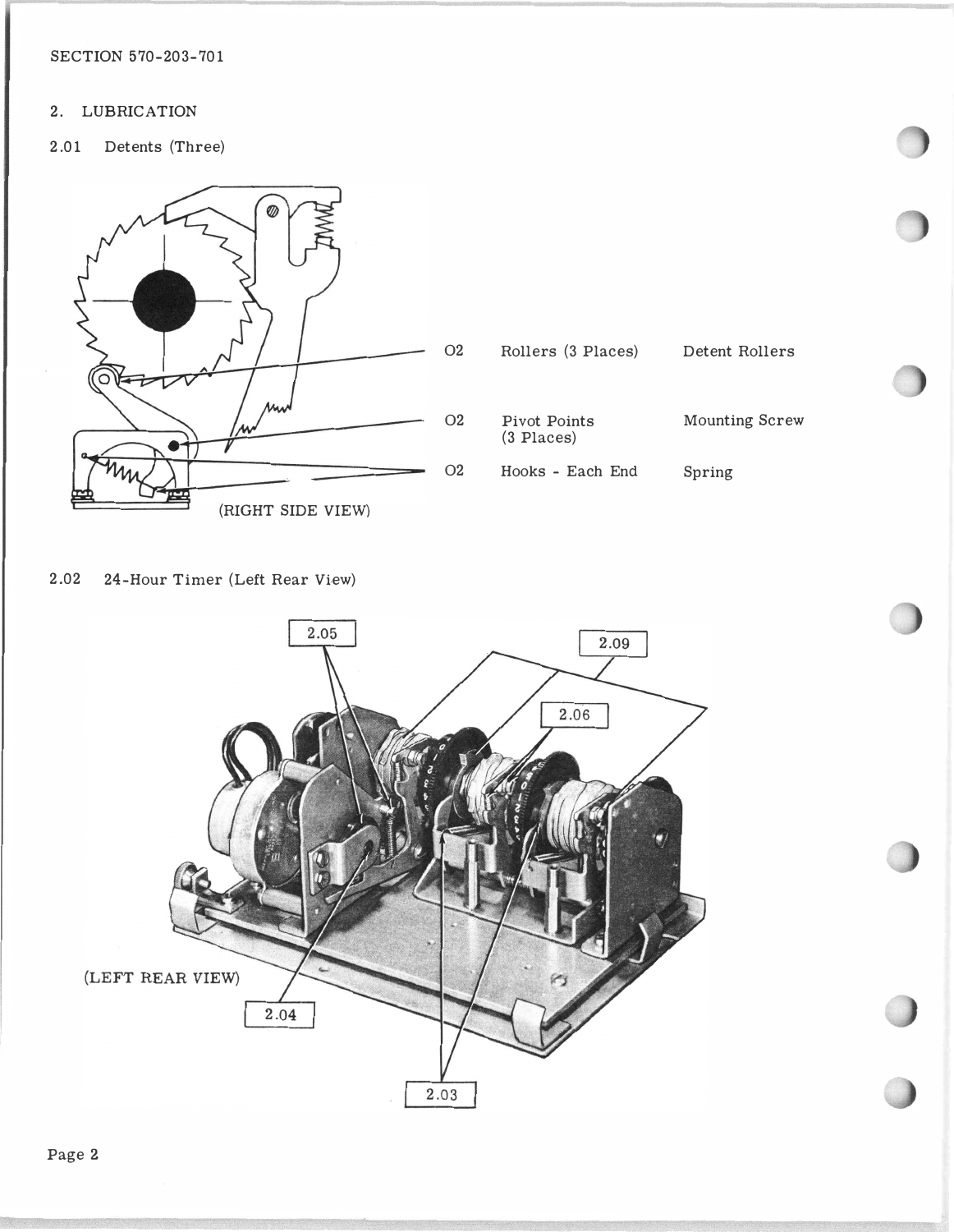## 2.03 Driving Bails (Two)



2.04 Driving Cam

the state of the control of the con-



Page 3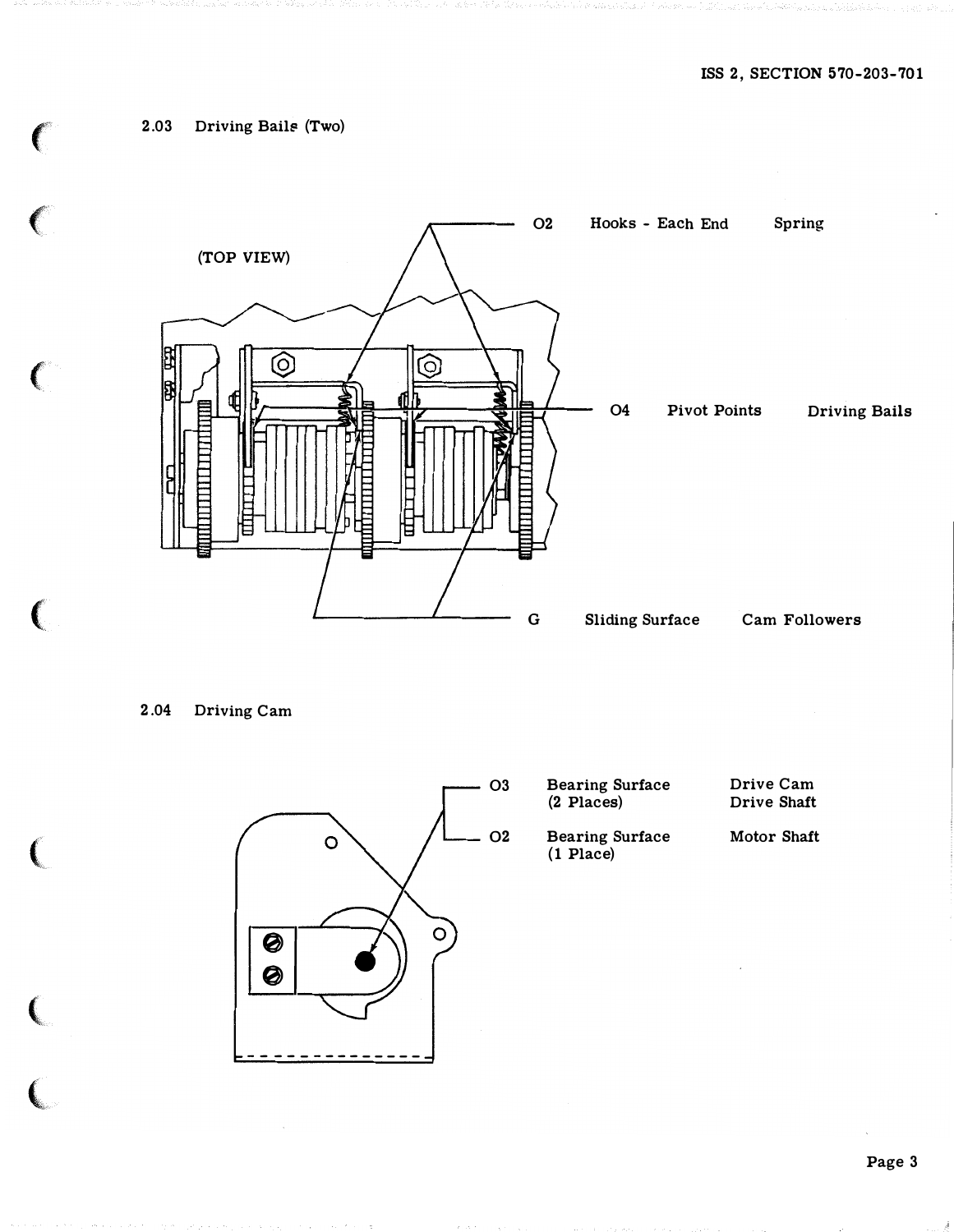## SECTION 570-203-701

### 2.05 Driving Lever



2.06 Feed Pawls



�)

)

'')

:>

)

)

J

Spring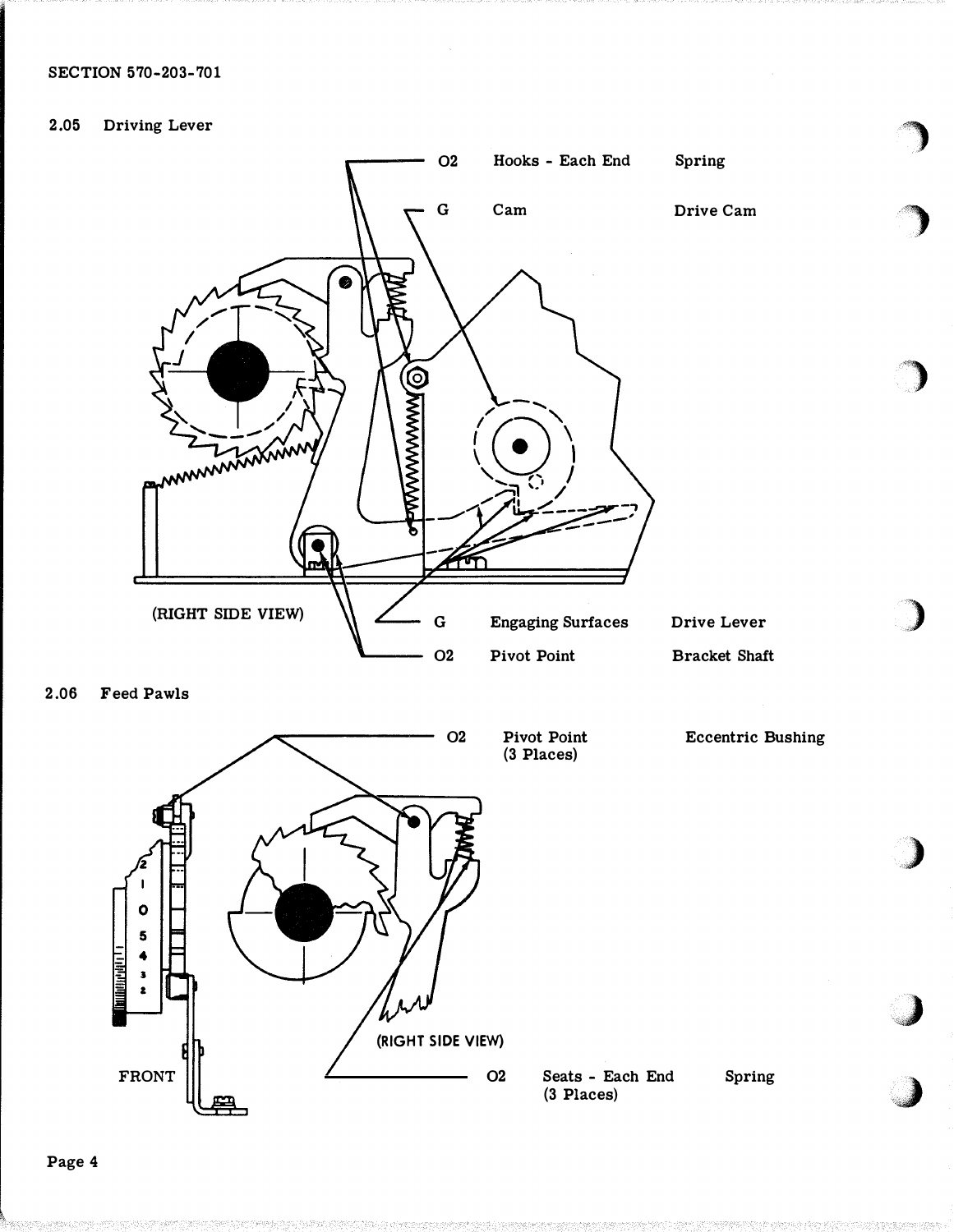2.07 24-Hour Timer (Rear View)

 $\begin{array}{c} 0 \\ 0 \end{array}$ 

 $\overline{\mathcal{C}}$ 

C

 $\epsilon$ 

 $\frac{1}{2}$